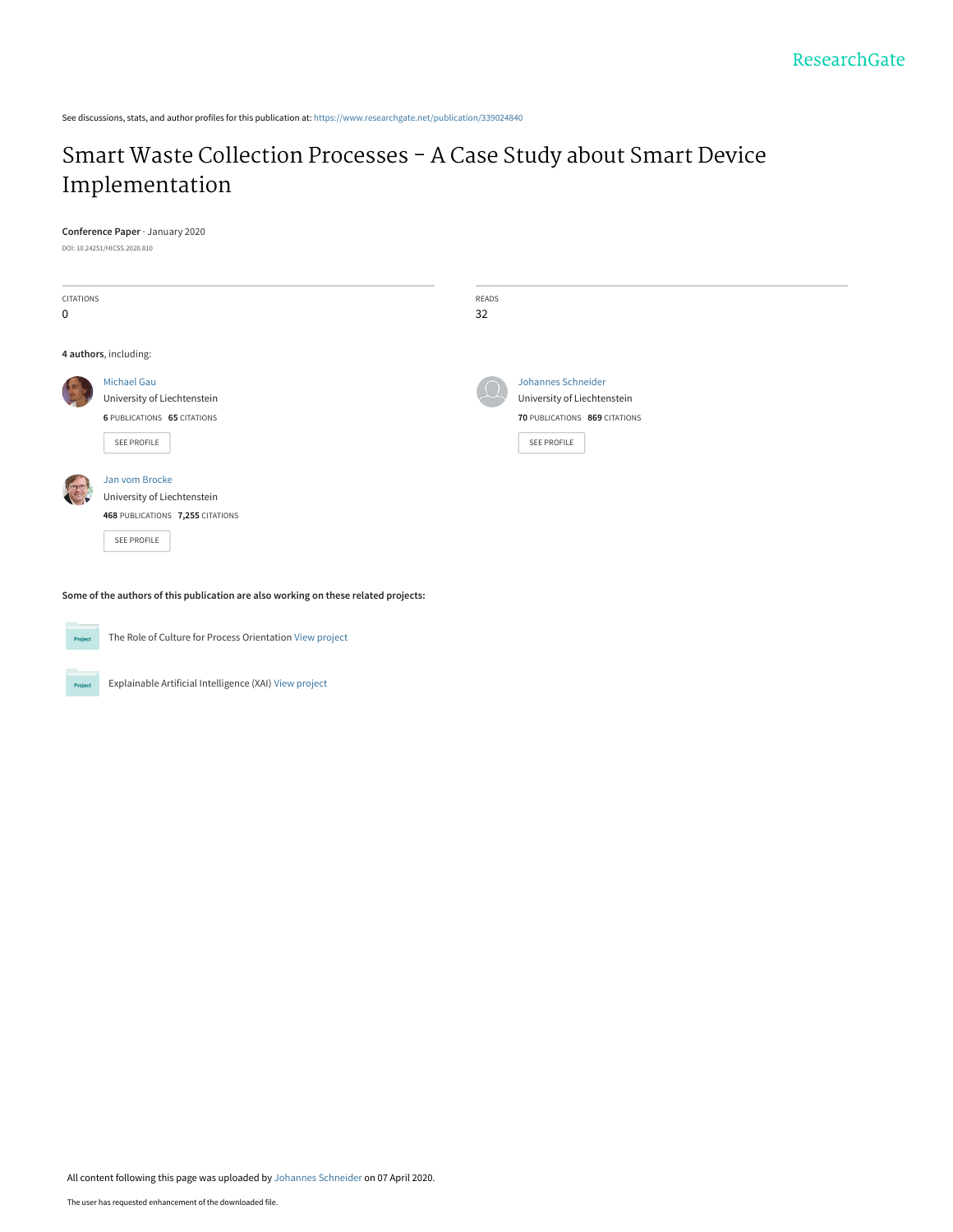# **Smart Waste Collection Processes A Case Study about Smart Device Implementation**

Michael Reiner Kamm University of Liechtenstein University of Liechtenstein michael.kamm@uni.li

Michael Gau michael.gau@uni.li

Johannes Schneider University of Liechtenstein University of Liechtenstein johannes.schneider@uni.li Jan vom Brocke jan.vom.brocke@uni.li

## **Abstract**

*For decades the core processes of collecting waste have been unchanged. Through new IoT-technologies, advances in sensors, and data transfer technologies, data-driven smart waste collection processes will replace old inefficient collection processes. Causing a shift from fix collection intervals to collection on demand, supported by smart algorithms and innovative web-applications. However, implementing such ideas come along with some almost insurmountable challenges related to wireless data transfer, battery lifetime and IoT infrastructure. Therefore, the question arises of how to implement IoT solutions in such complex and challenging environments. In order to contribute to the existing research about smart cities and autonomous IoT devices, we implemented smart devices in glass containers, measuring filling level over several months. The research study's outcomes are test results, data analysis and a prototype implementation for a reengineered waste collection process. Furthermore, we identified main challenges and key issues which obstruct the implementation and spread of such smart city applications.* 

# **1. Introduction**

Significant technological developments in sensors, microcontrollers and wireless data transfer technologies, empower the diffusion of intelligent devices and interconnected smart systems [6]. This idea is summarized in the term "Internet of Things" (IoT). In the future, billions of connected devices will track, measure and control most of our daily life's applications [8]. Through this development, new business areas and opportunities have emerged, summarized in diverse Smart City and Smart Factory concepts. From those emerging areas, there is a clear trend towards the utilization of autonomous end-node devices with sensing, computing and communication capabilities [19]. Such autonomous end-node devices are often powered by a battery or an accumulator, which comes with challenges related to energy consumption. Therefore, such devices are connected via lowbandwidth, low energy consuming data transfer technologies. Out of that, additional challenges are arising, such as difficulties when performing updates. Thus, the dependency on a battery generates various consequent challenges.

At the same time IoT offers new opportunities, empowering us to set a sustainable footprint in the world [17]. Such new application fields are for example the optimization of waste collection processes. According to Pariatamby & Tanaka [17] the global population will increase up to 9 billion in 2050. In addition, the urbanization is constantly expanding, leading to massive pressure on city infrastructures [1, 17, 20]. Moreover, as the global economy expands more people buy and use products, which will result in an increase in waste generation. More and more solid waste is generated and ultimately needs to be collected for recycling and disposal [17]. However, the current waste collection processes are reaching their limits [16, 18]. With an exponential increase in citizens living closely together, inefficient waste collection processes must be reengineered.

Although there is consensus about the need for smart waste collection processes, there have been little publications on real-world case studies, evaluating test results and publishing real data. In order to contribute to the ongoing discussion about digital connectivity in future cities, we implemented smart devices in a real case scenario. This case is about implementing an IoT solution to connect glass containers. The solution consists in measuring filling levels and sending the collected data via a low-power transmission technology to an IoT cloud. In the IoT cloud the data is analyzed and used to generate recommendations for process improvements.

With this research paper we share our experience made in over three years of project involvement, implementing IoT applications in a challenging

URI: https://hdl.handle.net/10125/64552 978-0-9981331-3-3 (CC BY-NC-ND 4.0)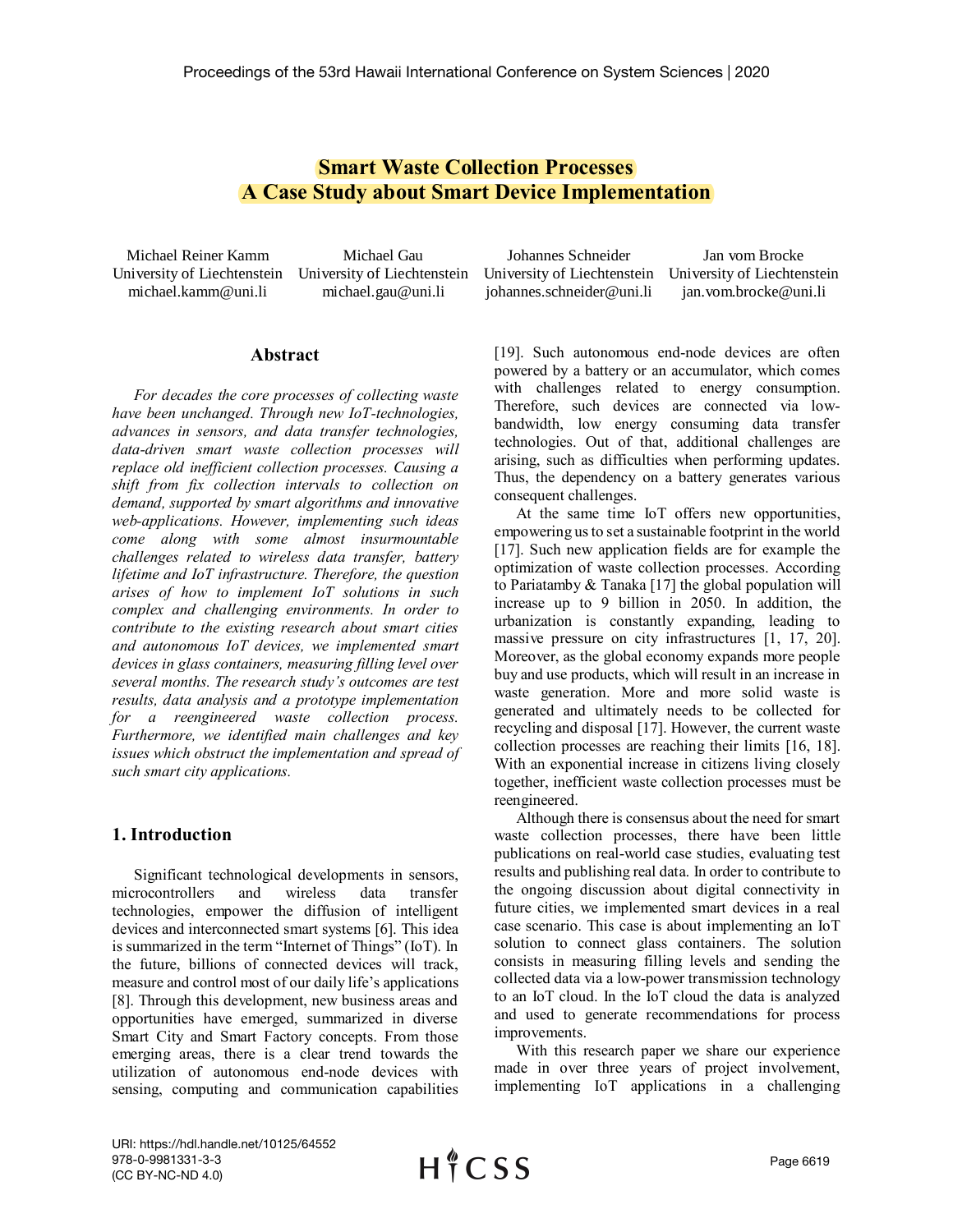environment, and provide new ideas of how to tackle various upcoming challenges. Results and main learnings out of this study are not limited to the waste management sector but can also contribute to other application fields in Smart City and Smart Factory projects. Thereby, we want to contribute to the ongoing discussion about smart cities, low power end-node devices, digital connectivity, IoT implementations and IoT affordances.

Last but not least, we want to emphasize that waste is an inevitable byproduct of our civilization. A growing number of people causes an increasing amount of waste which needs to be collected, handled, and managed at the same time. Therefore, increased efficiency in the waste collection process is mandatory for our future.

The paper is structured accordingly. The following section summarizes the current status in academic research and gives an overview of wireless data transfer technologies. In the third section the use case is introduced, providing insights from current waste collection processes. After that, the designed solution is presented and the filling behavior of a sample of glass containers is analyzed. The main findings and challenges are formulated, described, and discussed in the final section.

# **2. Related work**

## **2.1. IoT**

Internet of Things (IoT) describes the idea of interconnecting all kind of physical objects through the internet [2, 5, 8]. According to Chen et al. [2] our physical world becomes one interconnected information system, offering new possibilities but also challenges. Kevin Ashton established the core idea of IoT already in 1999 [6]. Nowadays, many obstacles from the beginning have been solved. For instance, the size and costs of data transfer chips have drastically decreased [6]. New IoT technologies set the foundation for Smart City and Smart Factory concepts [2, 5, 6, 26]. According to Flammini & Sisinni [5], the target is to inquire, collect and analyze data about events and processes in order to ensure a sustainable use of resources, increase production efficiency and improve life in cities. However, connected IoT devices need reliable bidirectional signaling to enable communication, interaction, and data transmission between devices and gateways [8]. In this field a lot of challenges are arising, related to scaling, reliability, bandwidth, security and power consumption [5, 24]. One example is the increase in batteries utilization and a consequent concern about the battery lifetime [4]. Therefore, choosing the right data transfer technology is essential.

#### **2.2. Data Transfer Technologies**

Battery powered IoT devices are limited in their operations by the capacity of their power supply [15]. Therefore, minimizing the energy consumption required for inquiring and transferring data is fundamental [9, 15]. According to Miorandi et al. [15] the need to replace batteries after a certain time, represents an enormous barrier to the widespread implementation of autonomous IoT applications. Moreover, battery technology is facing practical limits [7]. Therefore, recent research projects focus on developing alternatives by replacing batteries with energy harvesting and passive wireless sensor networks [15]. However, reducing the amount of energy needed to measure, transmit and receive data remains a critical concern [21]. Figure 1 presents an overview of wireless data transfer technologies.



Every wireless network technology has its strengths and weaknesses. While WLAN and telecommunication technologies such as 4G and 5G are optimized for transferring videos and stream large volumes of data in real time, they have a high energy consumption [3, 14, 22]. Near-Field Communication (NFC) works with passive tags. These passive NFC tags work without a direct energy source [28]. Instead, these tags induce the needed energy from a part of the sender signal. Consequently, they are limited to the power of the magnetic field of the sender. The range lies between a few millimeters up to a few meters [9, 28].

**2.2.1. LPWAN.** Low Power Wide Area Networks (LPWAN) are especially interesting for IoT applications due to their very high geographical coverage and minimized energy consumption for data transmission [21, 25]. The basic idea of LPWAN is a reduced bandwidth for the data transmission, since sensor units only send small data packages [25]. The range varies from a few kilometers in urban areas up to 15-30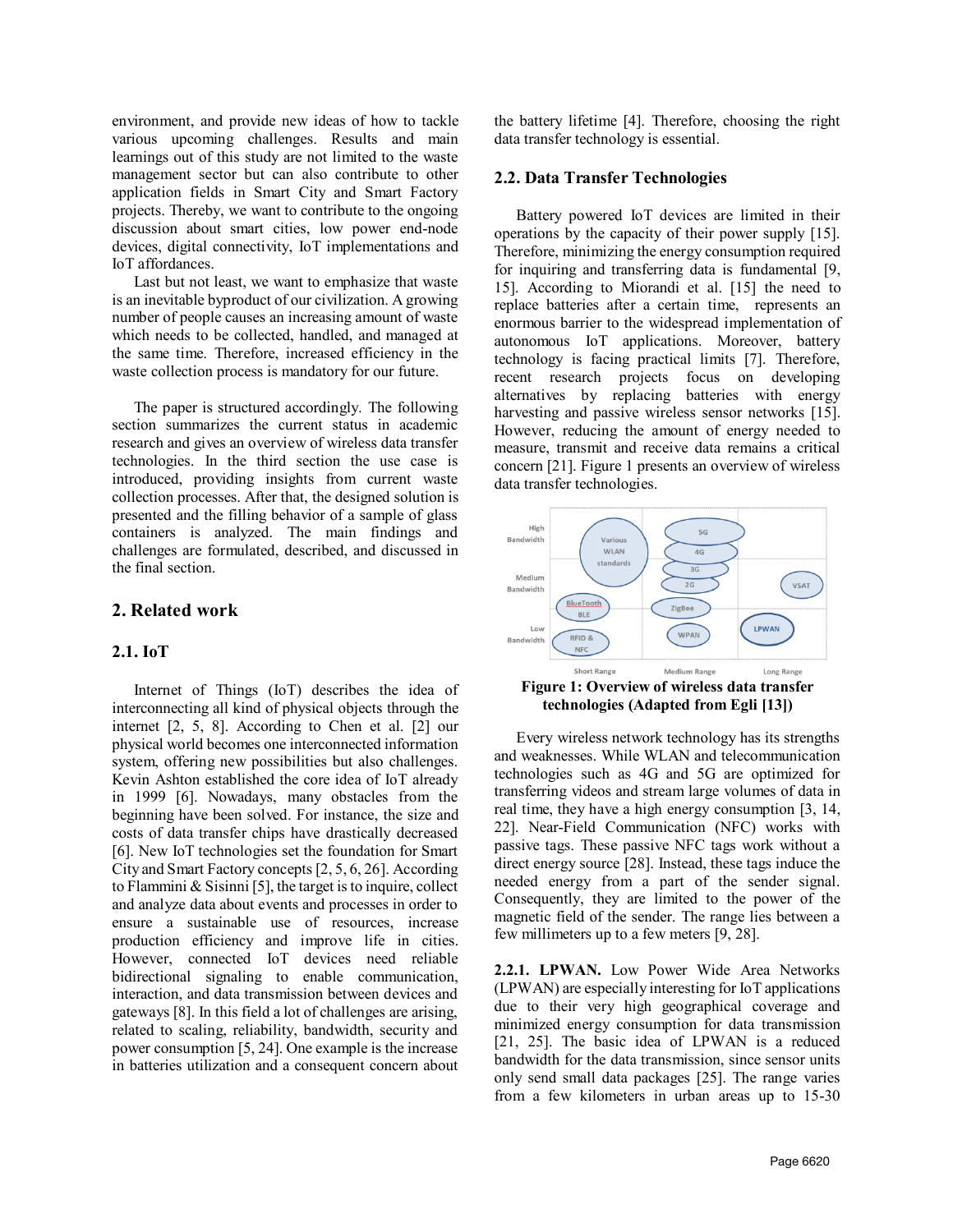kilometers in rural areas [13]. The umbrella term LPWAN contains a variety of specific technologies, such as LoRa, NB-IoT and Sigfox.

**2.2.2. LoRa.** LoRa stands for "Long Range", and is a low power data transfer technology developed by Semtech [27]. LoRa`s infrastructure is rolled out by several telecommunication companies, which are signed in the LoRa Alliance, as well as by private individuals or companies that want to establish their own IoT infrastructure. Since there is no necessary dependency to a network provider, LoRa offers a high flexibility for IoT applications [12, 13, 27]. LoRa makes use of the unlicensed frequencies (ISM bands) that are available worldwide. LoRaWAN is the MAC protocol for LoRa devices which optimizes the energy consumption and quality of service for the end-node devices [12, 13]. The LoRaWAN protocol is fully bidirectional, allowing data transfer in both directions. Furthermore, security solutions for end-to-end encryption and registration of end-node devices are included [27].

# **2.3. Smart City**

Nowadays big Cities must deal with an exponentially increasing number of inhabitants living closely together. Therefore, cities must become more efficient and sustainable, work with less resources, reduce costs, ensure and enhance a high quality of life [15]. According to the China Academy of Information and Communications Technology (CAICT) [1], an increased urbanization in European and Chinese cities has led to energy and water scarcity, problems with waste management and disposal, and safety risks from ageing infrastructure. According to Sanseverino et al. [20] future cities are characterized by sustainable water generation, improved transportation, and efficient waste management [\(Figure 2\)](#page-3-0).



<span id="page-3-0"></span>Many big projects in the past mainly focused on avoiding waste, offering new ways of packaging, enhanced recycling, and reusable technologies [11]. Nevertheless, the main issue is not only waste generation but also collecting waste in an efficient way [10, 17]. According to Pariatamby  $& Tanaka$  [17] increasing waste volumes become a major cause for

health and environmental problems. Interestingly, the waste collection process itself did not change nor did it improve much over the last decades [10, 11, 17]. The current situation in many municipalities is characterized by emptying every container, no matter if it is full or not.

# **2.4 Current solutions and projects**

There are various smart waste management projects executed worldwide in rural and urban areas [1, 20]. Recent solutions are based on different techniques and data transfer technologies. The product portfolio of vendors in this market differs in the service they offer. Some are offering new designed containers with integrated solutions, others offer sensor units which can be applied to an existing system. Most of these solutions make use of GSM technology. However, the use of GSM results in certain challenges, such as the dependency to a network provider and higher energy consumption in transferring data compared to LPWAN technologies (Figure 1) [3, 4, 13]. Some vendors share some commonalities, for example most sensor units are equipped with an ultrasonic sensor for measuring the filling level of a container. Most systems are powered by a battery or accumulator. The architecture and software solutions differ mainly on categorical choices such as: choice of data transfer technology (e.g. Lora vs. GSM vs. Sigfox…), usage of communication protocols, and the energy supply (battery powered or in combination with a solar panel) [23].

# **3. The current situation in the case city**

The following case description was derived during the project work, in over three years of development and implementing a smart solution for glass containers in a small city in Austria. Therefore, a collaboration with various stakeholders such as municipalities, the responsible governments, waste truck drivers, the respective state environment agency, several waste collection service providers, and various smart city initiatives was established. Information was derived through first-hand experience, meetings, interviews and intensive observations, leading to a wide and in depth understanding of processes, regulations, cost structures, special boundary conditions, and challenges. Single processes, technologies, and operations might differ in other cities and countries. Nevertheless, the presented case provides insights in current processes and challenges for waste collection services.

The current situation in the case city is characterized by emptying every glass container in fixed intervals, no matter if it is full or not. The collection process itself is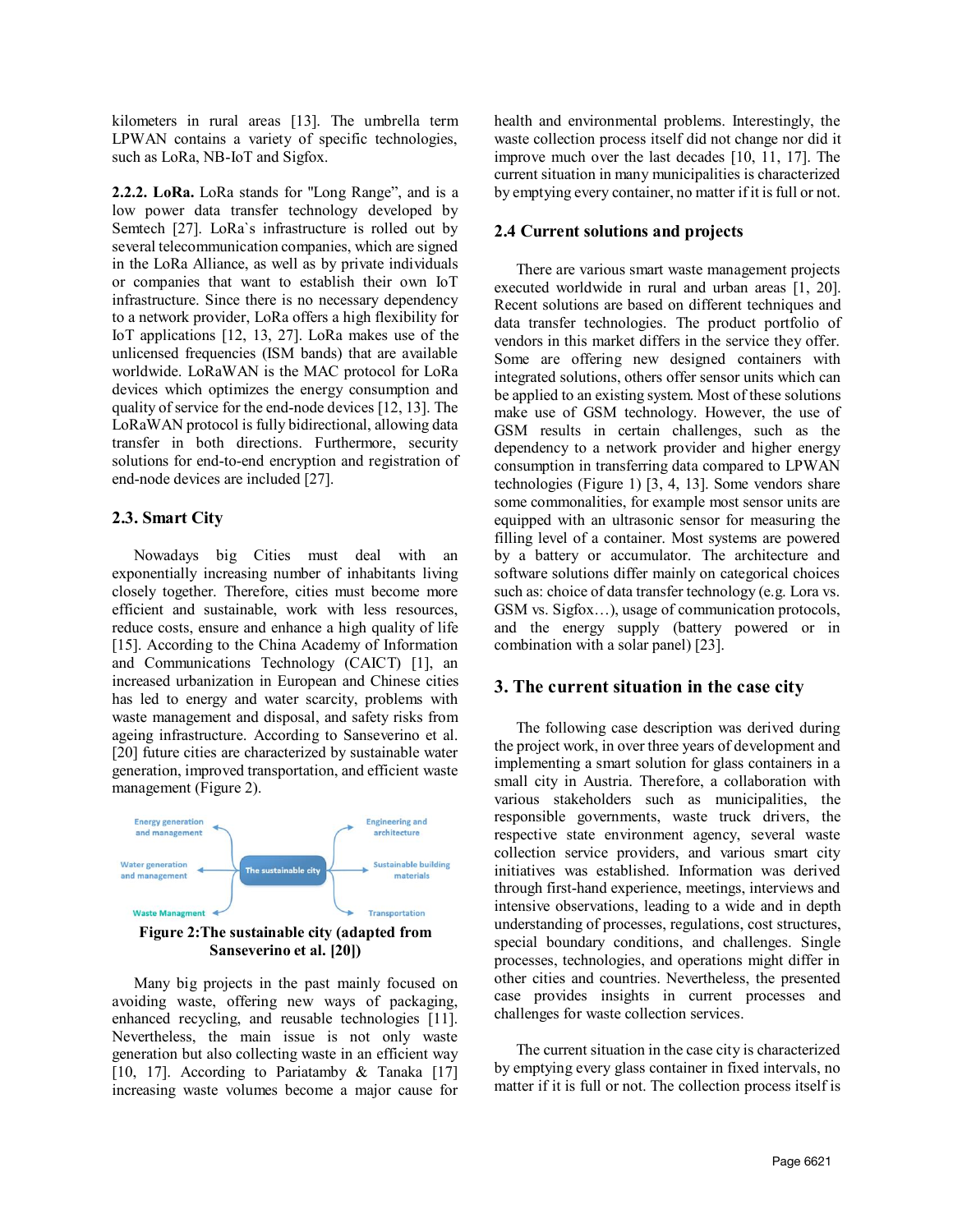mainly planned based on experience of the collection companies and the drivers. There is no information available about the filling level of glass containers. Glass containers are scattered everywhere in cities and villages with their highest concentration at public places, such as main shopping areas, as well as in parks and along main roads. Municipalities are selfresponsible to organize the waste collection. Often the containers and their locations are provided by the municipality, but the collection is done by a third-party provider. High distances, huge weight, maintenance and repair costs, tons of consumed fuel, and various other expenses, make the collection processes very complex and expensive. From an economic and environmental perspective, the current collection process is neither efficient nor sustainable.

Identified main costs are:

- Waste collection vehicle costs
- Office and labor costs
- Employees (workforce and gross salaries)
- Maintenance
- Fuel expenses (high distances)
- Taxes, for e.g. waste collection vehicles
- Safety trainings

External factors causing unpredictable costs:

- **Traffic jams**
- Traffic lights
- **Accidents**
- Health of employees (many sick leaves)

**The paradox:** during waste collection even more waste is actually generated in terms of resource consumption such as maintenance effort, fuel consumption, and material usage.

In the use case containers are scattered at a great distance from each other. Waste collection vehicles drive between 100 km up to 500 km per day. Some collection vehicles drive up to 110.000 km per year. Highly corrosive fluids and poisonous waste decompose the vehicle and represent a health threat for employees. These corrosive fluids, the enormous weight of the truck, and the weight of the collected glass result in a high maintenance effort. Therefore, a collection vehicle does not last longer than seven years and the wheels need to be changed twice a year. In addition, the topographical challenges of every city are different. Hills, valleys, road management, waiting time due to traffic jams, traffic lights, and accidents end in an increase in time, fuel, and effort needed to collect the glass.

The identified root of all the above-mentioned inefficiencies is the lack of information. Missing

information about the filling level of glass containers makes the entire processes inefficient and leads to unsustainable decisions based on experience.

#### **4. Designed solution and implementation**

The smart waste collection solution consists in attaching ultrasonic sensor units, capable of measuring waste levels in public glass containers. Figure 3 illustrates the data capturing process and transmission to the IoT cloud. In the cloud, analytical techniques are used to optimize routes, study the filling behavior, and build predictive models.



**Figure 3: Data capturing and transmission to the IoT-cloud**

## **4.1. Hardware**

**4.1.1. Sensor unit.** The sensor unit consists of several parts, containing a microcontroller, an ultrasonic sensor, a real time clock, a battery, a LoRa chip, and housing.

**Sensor:** An ultrasonic sensor measures the filling level of containers. This sensor emits ultrasonic waves and measures the time until it detects the echo reflected from an object.

**Lora chip:** The LoRa chip enables low power consuming, long range data transmission and is one LPWAN technology. The LoRa chip communicates with a LoRa Gateway in a range of up to 15 km [12]. The gateway itself is then connected via a broadband internet connection to the IoT-Cloud.

**Battery:** The battery provides energy for all actions. Consequently, the lifetime and functionalities of the autonomous sensor unit are limited to the capacity of the battery. Therefore, it is important to implement low power consuming hardware and to schedule deep-sleep modes. Sleep modes enable energy savings when a device is not measuring, processing nor sending data.

**4.1.2. IoT infrastructure.** In order to be independent of telecommunication providers, an own IoT network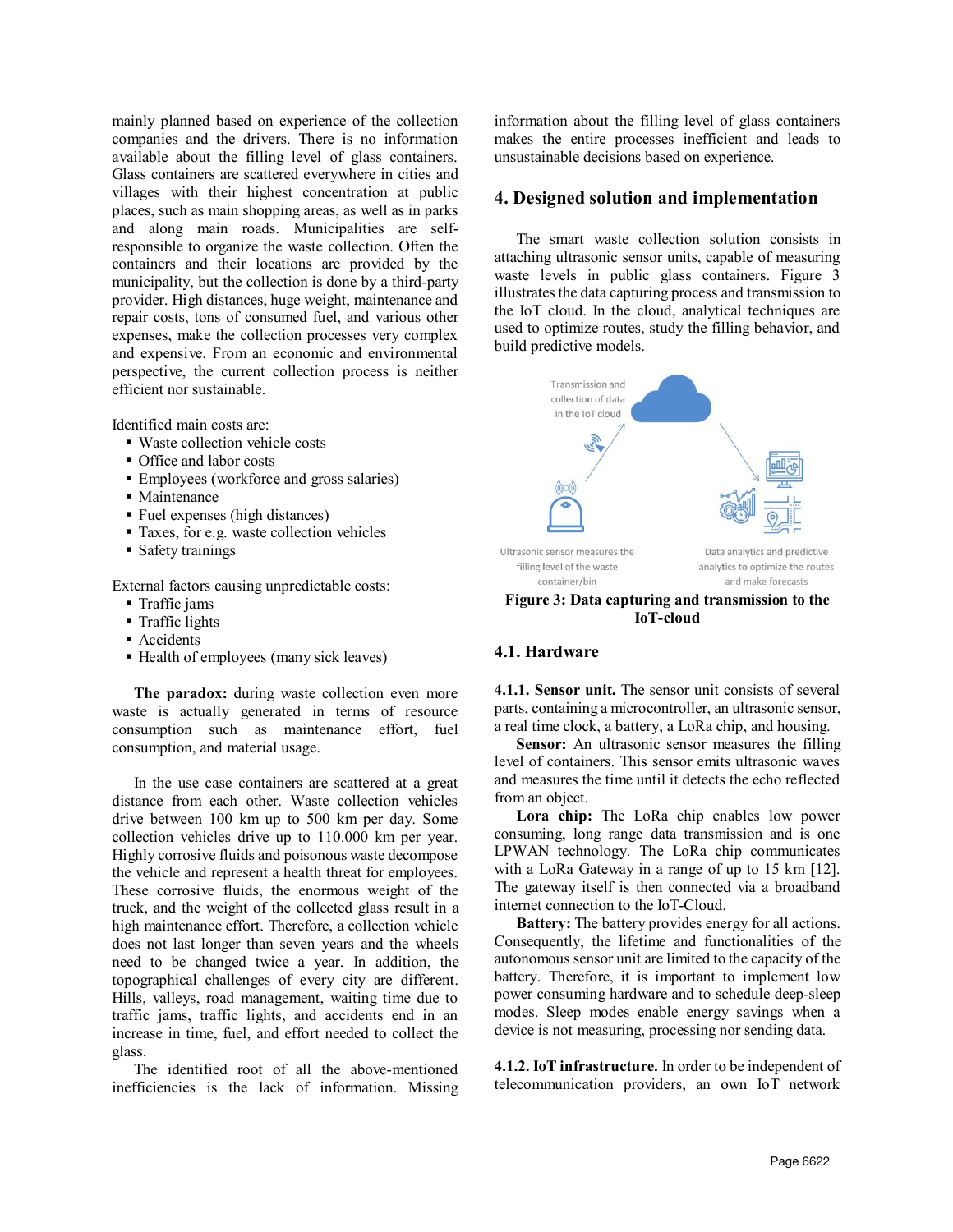infrastructure has been installed in collaboration with a local smart city initiative. The chosen technology is based on LoRa with several implemented gateways in the city.

# **4.2. Software**

Based on the previously described technologies we implemented a platform to manage the installed sensors and their measured data over time. The implementation itself can be divided into three main parts as shown in [Figure 4:](#page-5-0) the sensor application which is responsible for the measurement of the filling level inside waste containers, The Things Network<sup>1</sup> (TTN) service which provides an open network to build IoT applications using LoRaWAN infrastructure, and the smart waste web application.



<span id="page-5-0"></span>**Figure 4: The overall software architecture**

**4.2.1. Data measurement.** The sensor unit is based on a special Arduino<sup>2</sup> board called Talk2 Whisper Node, designed for ultra-low power LoRaWAN applications. The sensor software running on an Atmel AVR ATMega328p is written in C and sends in a configurable cycle the measured distance of the supersonic sensor to a LoRaWAN gateway. For the data transmission, the measured distance (in millimeter) is scaled to a 2-byte value. Simultaneously, the configured cycle time (in minutes) is also transformed into a 2-byte value and sent with the same byte stream.

The sensor unit can also receive data. Therefore, we implemented a function to adjust the cycle time for the distance measurement, as well as some additional debug functions. The cycle time can be adjusted between half a minute up to several years. The TTN service is used to

 $\overline{a}$ 

get this data into the web application. TTN offers for registered users an open and free service to host own and use other LoRa gateways and services. A TTN registered gateway can receive the data sent by a sensor and forwards the data using an internet connection to the TTN server. Depending on the configuration of the packet forwarder MQTT or gRPC can be used. To identify which sensor belongs to which server application special keys and identifiers are used. The server receives the data and decodes the byte stream accordingly. Whenever the server receives new data, it is forwarded to our web application. For this purpose, a REST API is provided by the smart waste application.

**4.2.2. Smart waste application.** The smart waste application is implemented in Python using the  $D$ jango<sup>3</sup> web framework. The measurement values and cycle times are stored in a MySQL database. New mounted sensors are registered via the provided REST API.

The administrator of the smart waste application can group various sensors to a network. [Figure 5](#page-5-1) shows one of these networks containing three sensors.



**Figure 5: Sensor network overview**

<span id="page-5-1"></span>By clicking on a specific network, the single sensors can be selected, and the sensor specific data are shown. [Figure 6](#page-5-2) illustrates the location information and the measurement values in millimeters over time.



**Figure 6: Filling level of a single sensor**

<span id="page-5-2"></span>With the help of a slide bar, specific time intervals can be selected. In this way, additional details about the measurement can be displayed.

<sup>3</sup> <https://www.djangoproject.com/>

<sup>1</sup> <https://www.thethingsnetwork.org/>

<sup>2</sup> <https://www.arduino.cc/>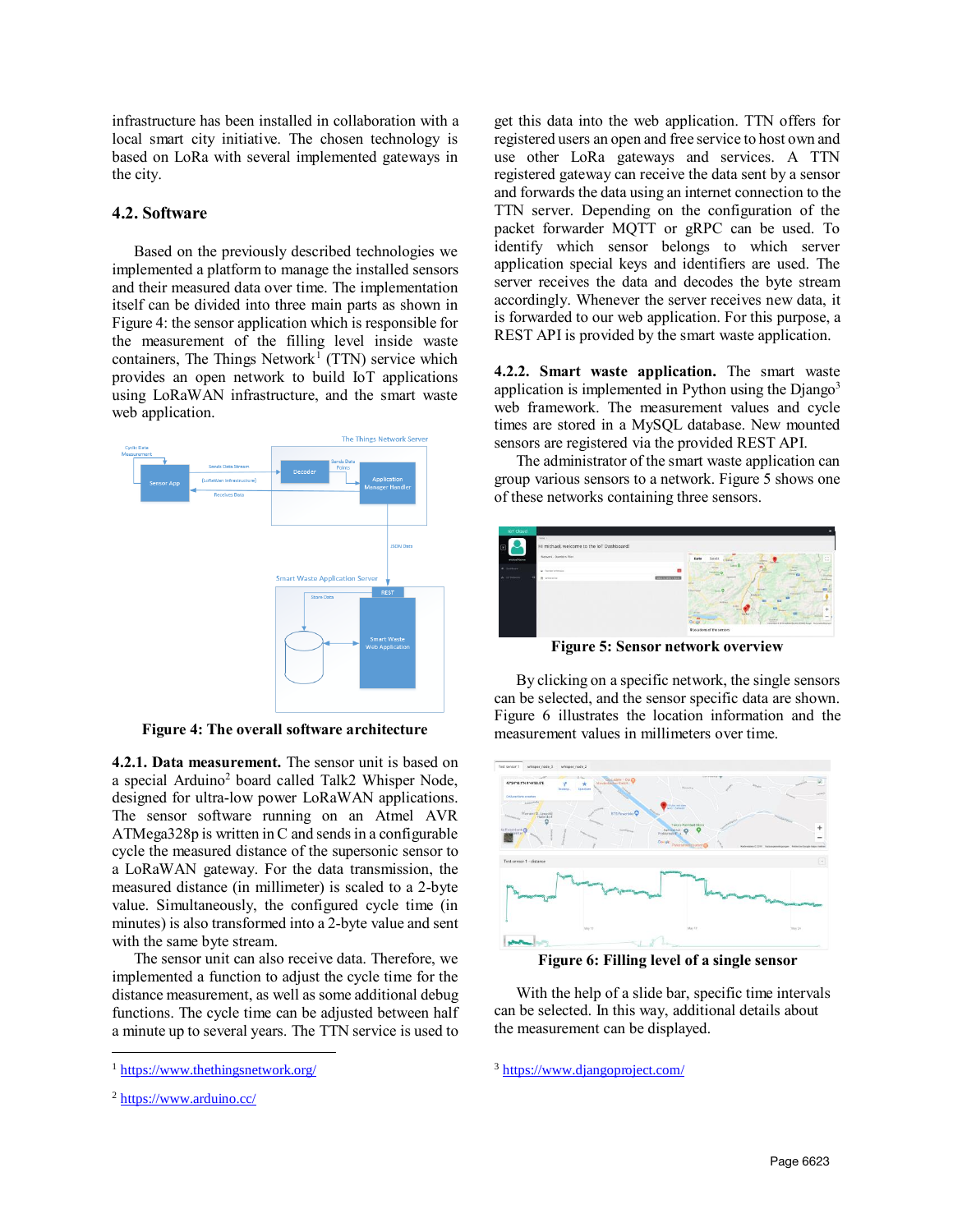# **5. Data Analysis**

The following section contains the results of the first prototype implementation, revealing first insights in filling behavior of different glass containers. For this purpose, five glass containers were equipped with smart sensor units for a duration of several months. The following figures present sample data about the filling behavior of glass containers.

#### **Characteristics of glass container A:**

Location: residential area Emptying interval: every Tuesday Sensor measurement interval (cycle time): 60 min Period: 14.05.2018 - 20.05.2018



<span id="page-6-0"></span>**Figure 7: Sensor measurements container A**

The inverse function of the distance shows the filling level, illustrated in Figure 8.



**Figure 8: Filling behavior container A**

Out of the data, the following insights can be drawn:

1) The glass container is 1400 mm deep [\(Figure 7\)](#page-6-0).

2) Emptying intervals are indicated from the data (Point 2 in Figure 7 & Figure 8). In this case, Tuesdays around 7.00 am. The container was not even 50% filled when it

was collected on the 15.05.2018. Even more interesting is the fact, that one week later, on the 21.05.15 (next emptying cycle), the filling level is approximately on the same level.

3) Glass quantity thrown away by a single person.

4) The slope can be calculated, indicating the trend and the filling behavior of a container. Based on this information, further predictions can be made. For example: in 7 days 600 mm glass were filled in the container. That equals 86 mm per day on average. With the assumption of a linear filling behavior, the container will be full in around 16 days (remark: emptying cycles are every seven days). Obviously, a multi-linear regression, tree or logistic function will predict the filling level even more accurately.

5) Small drop downs in the graph are due to the fact, that when throwing glass in a container, a pile of glass is formed in the container's center. At a certain point, when more glass is thrown in the container, the pile falls to the side. Point 5 shows the effect of sliding glass to the side, when the next person throws in glass.

6) A significantly higher amount of glass was thrown in the container – approximately five times more than an average person. An assumption can be drawn, that glass bottles from a restaurant or a cocktail bar were thrown in the container or the start of the holiday season in Austria had an effect (18.05.18 start of the Pentecost holidays).

#### **Characteristics of glass container B:**

Location: city center Emptying interval: every Tuesday Sensor measurement interval (cycle time): varied between 1 min – 6 h Height: 1200 mm Period: 12.10.2018 - 29.10.18



**Figure 9: Filling behavior container B**

<span id="page-6-1"></span>[Figure 9](#page-6-1) illustrates that the filling behavior of containers can be different from week to week.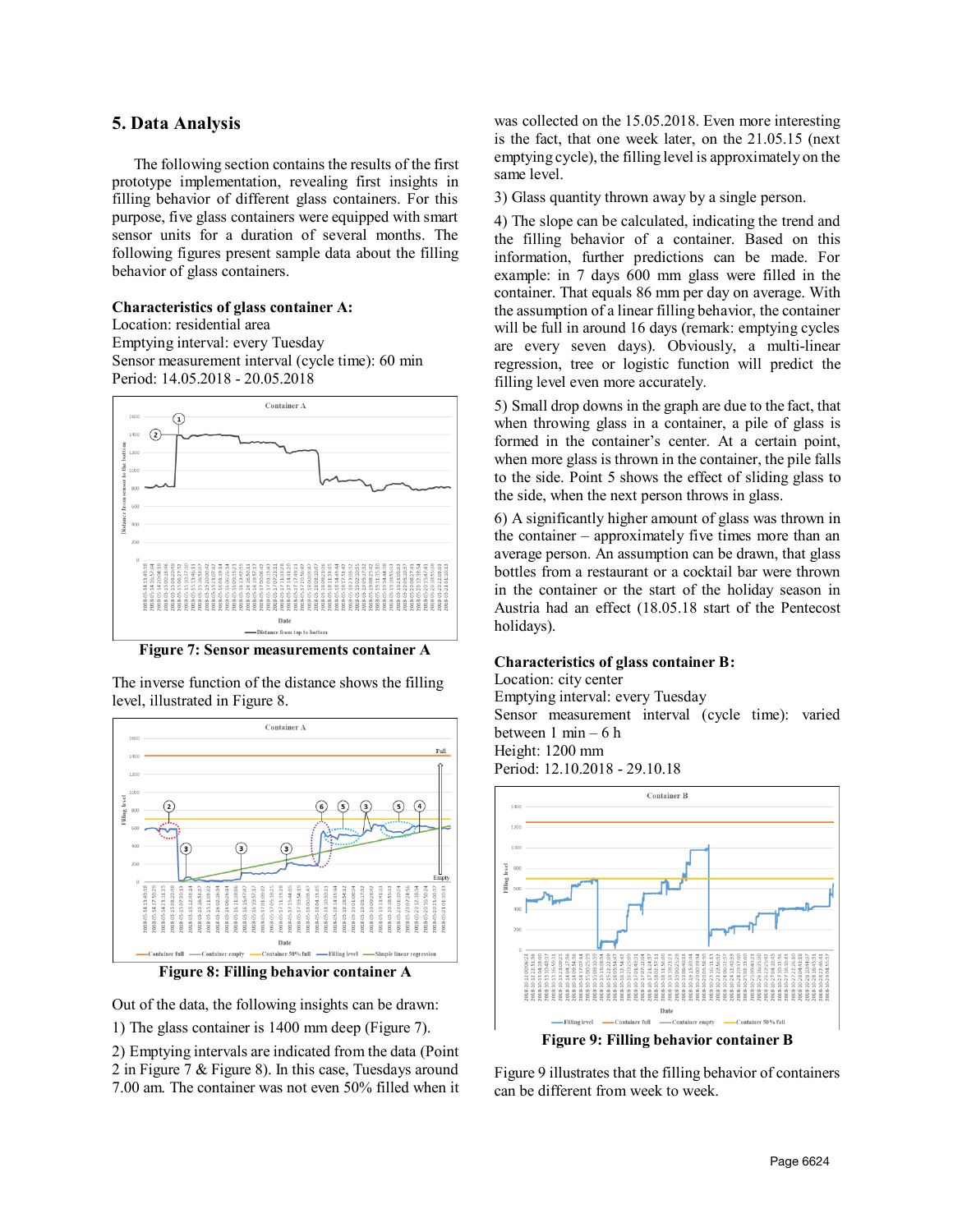#### **Characteristics of glass container C:**

Location: outside of the city Emptying interval: every second Thursday Sensor measurement interval (cycle time): varied between  $1 \text{ min} - 6 \text{ h}$ Height: 1400 mm Period: 11.04.2019 - 08.05.2019



**Figure 10: Filling behavior container C**

In the drawn sample every container has a very different filling behavior. While container Ahas a filling rate of approximately once in two weeks, container B is approximately full after a week. Container C is approximately full every four weeks. To conclude, all containers in our sample were not full when they were collected.

#### **6. Main findings out of the case study**

During the development and implementation phases of the smart waste collection solution, several challenges were faced. Addressing these challenges resulted in a list of lessons learned:

# **1) The difference between battery powered IoT devices and devices with unlimited energy supply**

These two cases are fundamentally different. Use cases where battery powered sensor units are implemented, face a number of additional challenges. There is a dilemma between the limited battery capacity and the high energy consuming wireless data transfer. The limited energy resource restricts the implementation of many IoT ideas developed in theory. Supporting the work of Sheikh und Mahmoud, reducing the amount of energy needed to measure, process, transmit and receive data, is of great importance [21]. In case of battery powered IoT devices, the following two sub-challenges are observed:

#### **a. IoT infrastructure**

A fundamental question to ask when planning or selecting an IoT infrastructure is: "How to get the data as efficiently as possible from the end-node device to the IoT cloud?". There are several constraints that need to be taken into account: topography of the city or village, network coverage and penetration, bandwidth, data transfer rate and latency, distance, and energy consumption for data transmission.

#### **b. Update problem**

Bidirectional communication between the sensor unit and the application is essential but limited to the capabilities of the data transfer technology. Since sensor data consist out of a few bytes, often low bandwidth data transfer technologies for energy efficient transmission are in place. Consequently, heavy software updates of the distributed sensor units, via this low bandwidth data transfer technologies, cause problems or are not possible to execute. Thus, once implemented, autonomous IoT devices cannot be updated with large updates. This needs to be considered before the widespread implementation of autonomous IoT devices.

#### **2) Providing an end to end solution**

Embedding a newly developed IoT solution within a legacy system, combining various technologies, platforms, and integrating the new processes, represents a tremendous effort. Being the intermediary between several stakeholders, such as municipalities and thirdparty providers, intensifies the problematic. Various interests, viewpoints, and decision processes are hard to unite, and are very time consuming. Therefore, IoT projects in cities go beyond technical development and touch all kinds of different fields.

#### **3) Dependencies**

Dependence on a network or data transfer infrastructure provider has advantages but also has its risks. For example, in case of limited network coverage, a new IoT infrastructure is only rolled out when the network provider has an incentive to do so. Some areas of the village or city may remain uncovered. Another challenge for the realization of smart city projects is the dependency on municipalities and their decision processes. Decision making processes differ from one municipality to another in time needed, participating stakeholders and involved state agencies.

# **4) There is no uniform solution**

There is no one-fits-all solution. Hardware and software often need to be adapted to a large extent in every IoT project. Every boundary condition has an impact and shapes the solution. Every application requires a certain extend of customization and engineering.

### **5) Organizational inabilities to manage IoT complexities of the end-user**

The customer or end user often does not have the required skill set to develop and host an IoT solution. Therefore, they are dependent on a third-party provider.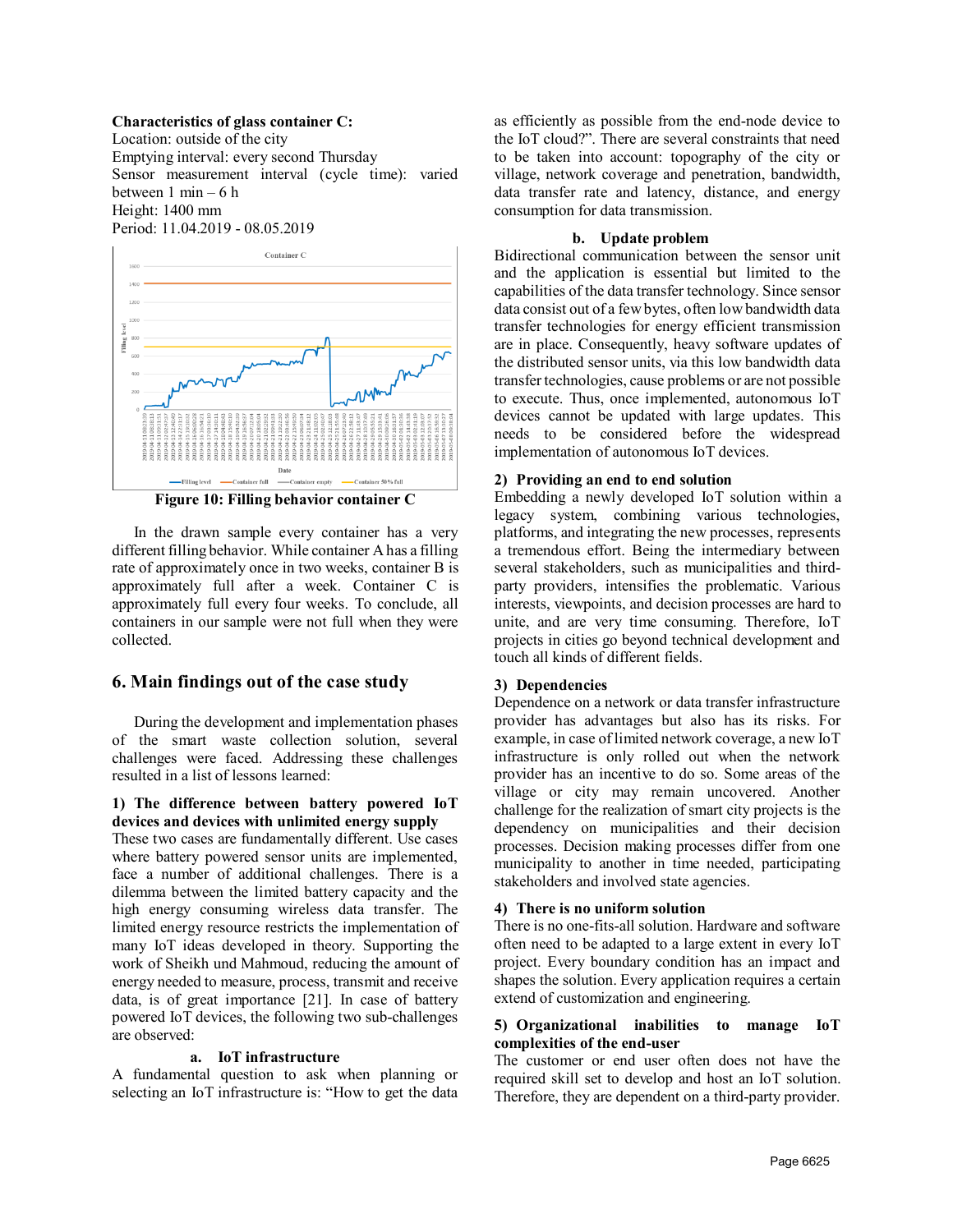In the specific case of the smart waste collection project, the stakeholders do not have the necessary competences. Since there is a lack of software and hardware engineers, as well as data analysis capabilities, a permanent collaboration with a third-party provider is necessary.

#### **6) Cost-benefit ratio is critical**

At every step of the development, the cost-benefit ratio needs to be considered. IoT projects need an initial investment in hardware procurement and development, as well as in software development. High initial investment costs obstruct the implementation of IoT solutions. Therefore, the right implementation strategy is essential.

# **7) Sustainable development**

New IoT technologies empower us to improve areas that have not been improved for decades. A good example is the waste management sector, gathering filling levels and adapting inefficient routes is critical for leaving a green footprint. However, with billions of connected devices, the consumed energy for processing and sending data will also have a negative impact. Especially in the case of battery powered sensor units, the energy consumption is critical. Who wants to exchange billions of batteries from time to time? The need to exchange batteries obstructs the widespread implementation of autonomous IoT sensor units.

# **7. Discussion**

The various software, hardware, and management problems from chapter 6 were addressed during the project work. The following chapter presents insights into the way certain challenges and topics were addressed:

**1a) & 3)** As described in chapter 4, an own IoT network infrastructure based on LoRa was build up in collaboration with a local smart city initiative. Thus, there was no dependency to a network provider and data was transferred with no additional transfer costs to the cloud. The sensor units were remaining in a deep sleep mode when they were inactive. An efficient bidirectional communication was executed with byte streams. For example, the cycle time (measurement interval of the sensor) can be addressed with the byte stream (downlink) 03 00 3C (hexadecimal). 03 is the identifier for a commando code. 3C equals the decimal number of 60. A downlink of a byte stream with the values 03 00 F0 would therefore adjust the cycle time to 240min. This cycle time can be adjusted from half a minute up to years. The encoding and decoding follows a defined scheme. In case of changes in the scheme, it needs to be changed on every single device. Furthermore, the LoRaWan protocol Class A queues downlinks, and only executes them with an incoming uplink (sensor unit sends data). This ensures that the sensor unit can stay as long as possible in deep sleep mode. Once it wakes up for measuring and sending the data, the downlink is executed simultaneously. Further challenges are related to communication issues and data loss.

**1b) & 7)** In order to address the update problematic, we preprogrammed special functions which might be needed in the future. One of these functions we called the "self-adjusting function". The self-adjusting function can be addressed through a command in the downlink. The idea: the sensor pre-calculates the filling behavior of the glass container based on historical data, stored directly on the sensor unit. With this information the sensor unit adjusts the cycle time itself and decides when to wake up for the next measurement and data transfer. This function can be extended so that the sensor sends data only when it is appropriate or important. Therefore, the sensor unit can remain in the deep sleep mode as long as possible. In consequence, the batterie lifetime can be extended, since waking up, sending and receiving data consumes a lot of energy.

**2)** Working strongly together with all stakeholders from the beginning was extremely important already in the developing phase. Therefore, we collaborated with the respective environment state agency, collection services municipalities, and other smart city initiatives. Change management and willingness to adapt new processes from all sides are fundamental.

**4) & 6)** For the development of hardware and software an incremental design approach is necessary. Not every idea can be implemented in practice. Especially in the beginning of an IoT project, only the most essential hardware parts and functionalities should be considered. For the waste collection case, it is essential to use hardware designed for this purpose. Standard hardware boards are not suitable due to high energy consumption. Software and hardware were designed for the specific waste collection case and adapted to the special boundary conditions. In terms of cost-benefit ratio, a standard ultrasonic sensor can be used, since there is no need for an exact measurement. It is more about the tendencies, and if a container is 20% or 60 % filled. Our suggestion for successfully implementing IoT projects: start small in a representative test environment and scale step by step.

# **8. Implications**

Based on the data about filling levels, advanced route optimization and further services can be offered.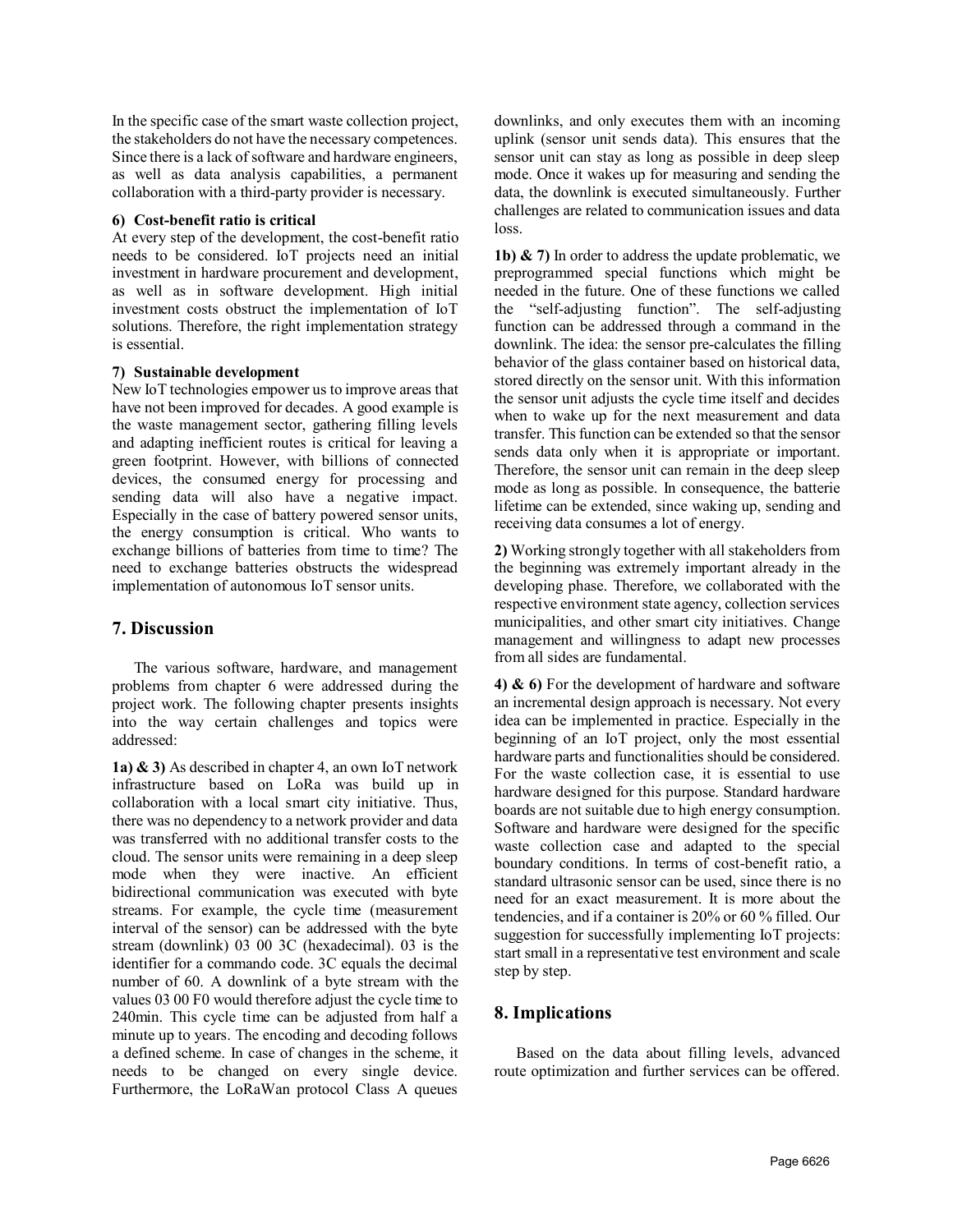In addition, new business- fields and markets can be created. Arising opportunities are:

- Advanced route optimization and highly adaptive and flexible routes
- Individual emptying cycles per container based on filling behavior
- Waste collection on demand
- Prioritizing full containers in the emptying cycle
- **Basic emptying cycles to avoid smell (depending on** temperature)
- Creation of "waste maps"
- Smart Bin Placement Management
- Complete change of existing pricing and business models of waste collection services

Data driven smart waste collection is characterized by highly adaptive routes, considering the individual filling behavior of each container. Full containers are prioritized in the emptying cycle [\(Figure 11\)](#page-9-0).



**Figure 11: Adaptive collection routes**

<span id="page-9-0"></span>In addition, the creation of "waste maps" can help to detect problem areas of a city, where the containers are often overfull and as a result waste is lying around. This problem can be tackled through "Smart Bin Placement Management". In such areas, additional containers or containers of varying sizes could be installed. A container with a very frequent filling behavior can be replaced with a bigger container or by placing a second or a third one close. The ability to rearrange the amount of glass containers in certain locations allows waste collection services to manipulate and influence how often they have to approach certain locations to pick up the waste. Future opportunities are offering improved services, such as predictive analytics, and advanced route optimization. Several new variables and information, such as distance between containers, filling level, filling behavior, weather information, traffic data, holidays and events can be considered in the adaptive route planning algorithms.

We claim, that the change to data driven processes can lead to a:

- Decrease in the number of employees of waste collection services
- Decrease in overall workload and working hours
- Decrease in maintenance and operating expenses for waste collection vehicles
- $\blacksquare$  Decrease in fuel consumption and CO<sub>2</sub> emissions
- Cleaner cities due to less overfilled containers
- Sustainability and environmental friendliness
- **Increase in transparency about waste generation and** improved communication between municipalities

Currently, many municipalities are self-responsible for their waste collection processes or assign third-party providers. The newly generated data about filling levels and filling behavior, the optimization of inefficient collection processes, generation of waste maps and Smart Bin Placement management allow for the improvement of the entire waste management supply chain and offer municipalities an improved way of working closer together.

# **9. Conclusion**

For decades the core processes of collecting waste have been unchanged. One of the major underlying issues is the missing information about filling level and filling behavior of containers. New IoT technologies can provide a solution. However, their implementation is concerned with several almost insurmountable challenges. In this research paper we contribute to the ongoing discussion about digital connectivity in future cities by:

- A) A real-world case study and the implementation of sensor units in a challenging smart city application field.
- B) Sharing our experience from over three years of project involvement and summarizing the main findings.
- C) Giving an overview of the current glass container collection processes.
- D) Evaluating first results and publishing real data and therefore giving preliminary insights into the filling behavior of glass containers. These insights support the claim that current collection processes based on fix intervals are neither efficient nor sustainable.
- E) Sharing our ideas for improving the waste collection process, in order to establish data driven collection processes.

Main findings and learnings out of this study are not limited to the waste sector, but also contribute to other IoT application fields with similar challenges and obstacles. Regarding waste management, our mindset